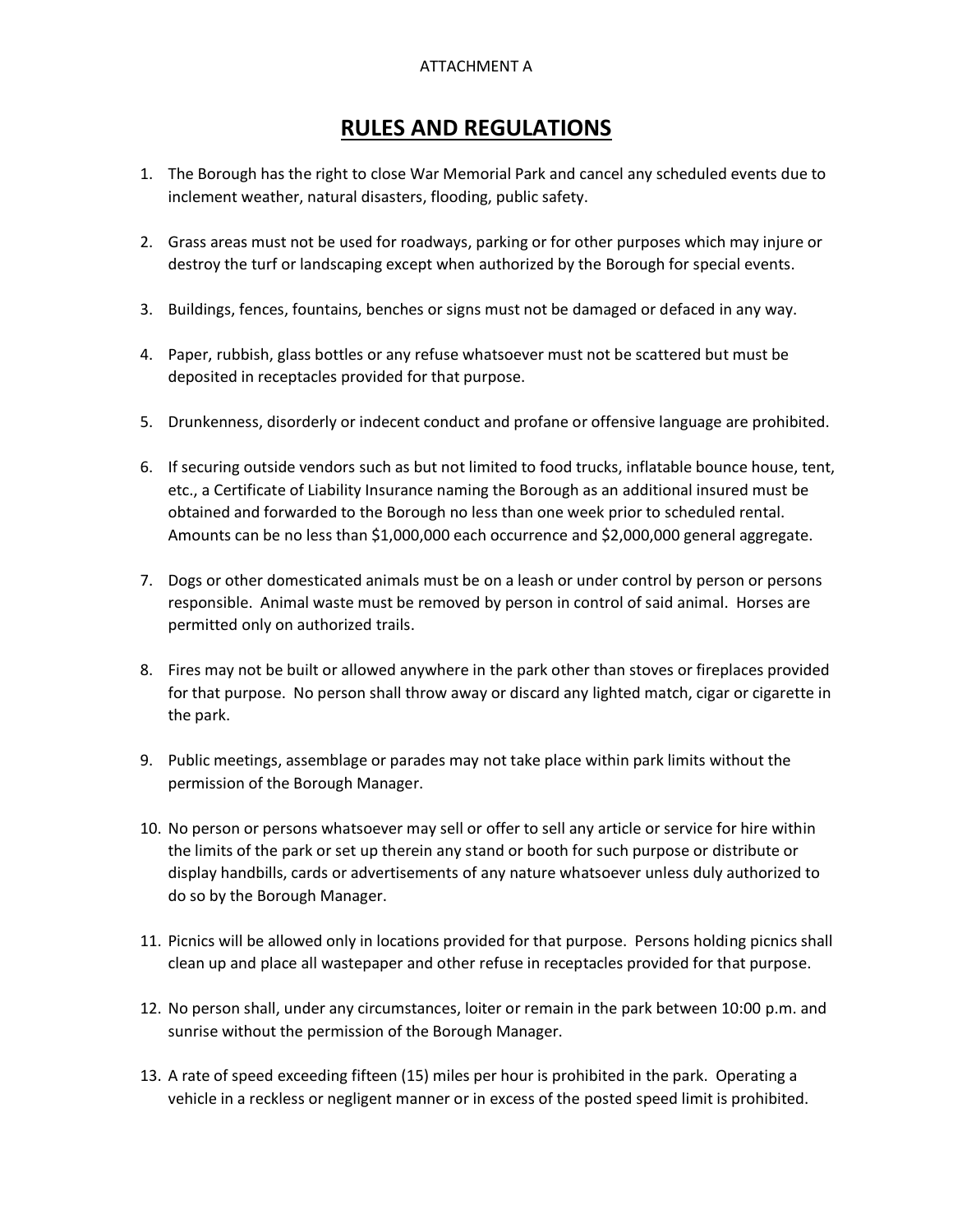- 14. The use or operation on other than paved roadways of motorbikes, scooters, trail bikes, motorcycles or any other vehicle propelled by an engine or motor of any type is prohibited. All unlicensed motor-driven vehicles are prohibited in the park.
- 15. No person shall injure, deface, remove, cut or damage any of the trees, plants, shrubs, turf, buildings, structures or fixtures therein or any property of the Borough located within a park area.
- 16. Permanent fasteners, staples, thumbtacks, nails, etc. are NOT permitted to be used to attach decorations, tablecloths, etc. to the picnic tables, benches or any other structures in the shelters. Temporary fasteners, string or tape, must be removed and disposed of in the trash.
- 17. Picnic tables, benches and other structures must be covered prior to activities such as but not limited to painting and/or drawing so structures are not damaged or defaced.
- 18. Equipment shall not be left in such a location as to inhibit the use of a playing field or create a safety hazard.
- 19. No person shall conduct himself within a park so as to annoy other persons using the park for recreational purposes or any other residents of the Borough.
- 20. No person shall dispose of any litter on park grounds except by disposing of litter in receptacles designated for this purpose. Excess litter shall be removed by the user of the park.
- 21. No person shall injure, destroy, deface or remove any notice, rule or regulation posted at any place within any park area.
- 22. No person shall wash, clean, polish, grease, lubricate or otherwise make repairs to any motor vehicle in any park area.
- 23. Any person, group or organization reserving Borough facilities must use them strictly for their own use. If any other person, group or organization requests the use of the facility from the party having such facility reserved, arrangements can be made upon written agreement of both parties. However, approval and scheduled use of the facility and any fees incurred must go through the Borough.
- 24. All posted vehicle parking regulations and restrictions must be observed when using the park. Any activity, which generates parking in excess of that available at the site, must make alternate parking/busing/carpooling arrangements. The Borough reserves the right to preclude the simultaneous use of park facilities when it is felt that such dual use might create parking or other problems. Groups having a valid use permit shall have priority over any group not having a permit.